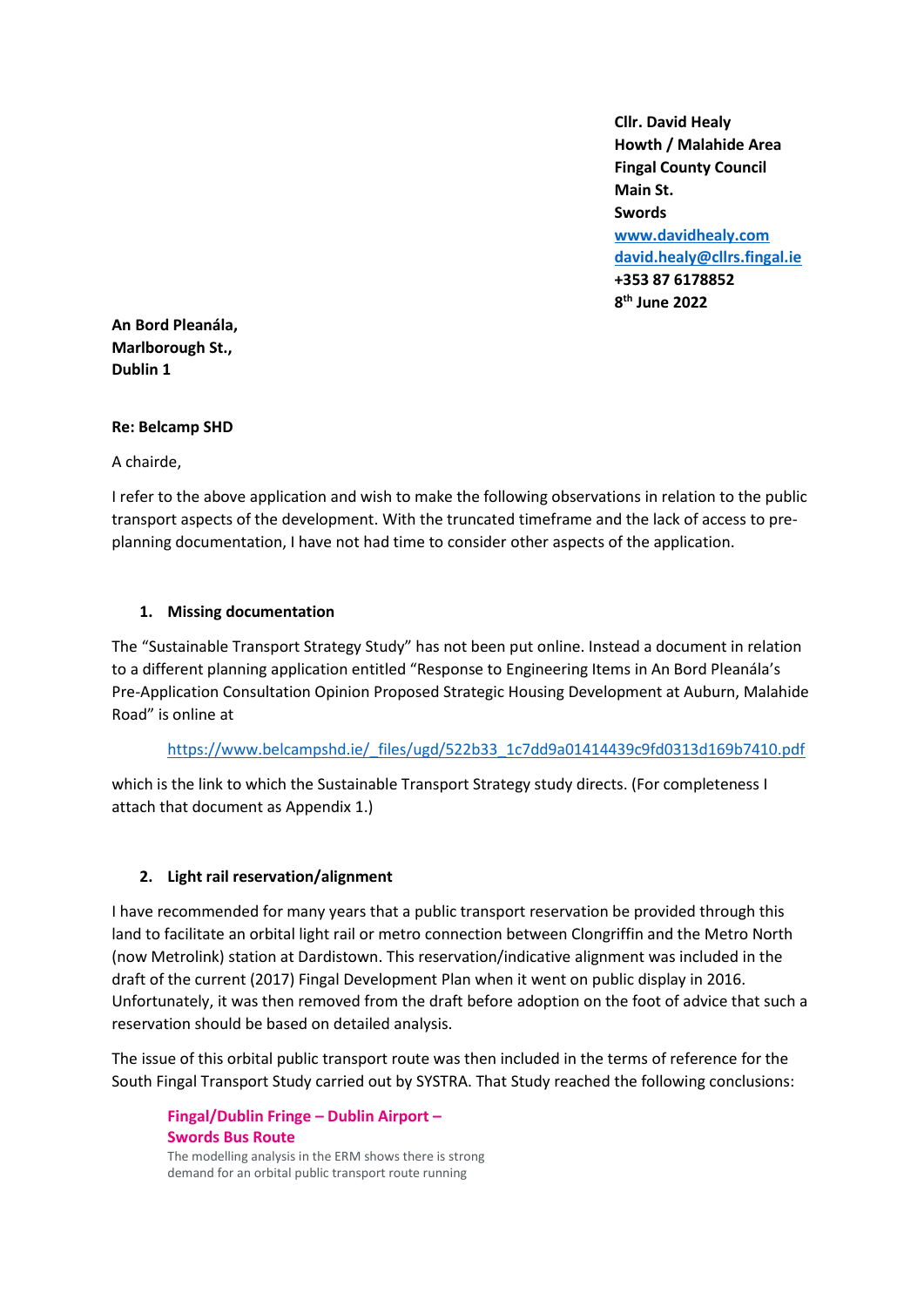between Clongriffin, Dublin Airport and Swords with the future land uses assumed for the SFTS. In addition to the bus services proposed by the NTA GDA Strategy, it is recommended that this future orbital connectivity is provided to help reduce car dependency for trips not travelling to the city, but to major employment areas potentially along the R139. It will also serve Dublin Airport and Swords, where large scale future employment generating developments will be driven by MetroLink but will attract trips from the wider areas including from Fingal/Dublin Fringe.

The level of demand suggests a high frequency bus service (every five to ten minutes) would be required to meet peak period demand. However, a relatively direct and reliable service would require the development of the EWLR Clonshaugh section and a link over the M1 to Dublin Airport, either by completing the suggested public transport only link over the M1 Dublin Airport spur interchange, or by providing the full EWLR. The relative costs and benefits of these alternatives would have to be carefully assessed.

However, a review of the NTA GDA Strategy is due to be undertaken by the end of 2022, at which point it would timely to assess the potential inclusion of the proposed orbital bus service for delivery post 2027.

**SFTS Recommendation 24: To further consider** the feasibility of a Fingal/Dublin Fringe – Dublin Airport – Swords Bus Route when Bus Connects and MetroLink are more advanced. The current phases of planning for these projects must give priority to those services already identified in the NTA GDA Strategy 2016-2035.

Unfortunately, the GDA Strategy Review didn't really get into the level of detail which the SFTS recommended.

It did however identify in its Transport Strategy Development and Modelling Report that demand levels on the Malahide Road corridor will be appropriate to a light rail service. Therefore, it included a light rail route on the Malahide Road in its draft Strategy.

In addition, it noted the importance of light rail for growth areas including the area of which Belcamp forms a part:

It is recognised that Luas is ideal for serving key growth areas Clonburris, North Fringe, Adamstown, and the Airport and integrates well with Park and Ride. However significant challenges associated with the Luas include achieving the alignments tested and integrating the lines outside the city centre, which could in time require an Orbital system.

(As I can't find the Transport Strategy Development and Modelling Report seems online, I attach it as Appendix 2 to this submission.)

The correct approach to transport-oriented development, of course, is to plan for the public transport link in tandem with the forward planning for the urban development and to provide the public transport link in advance of occupation of the houses.